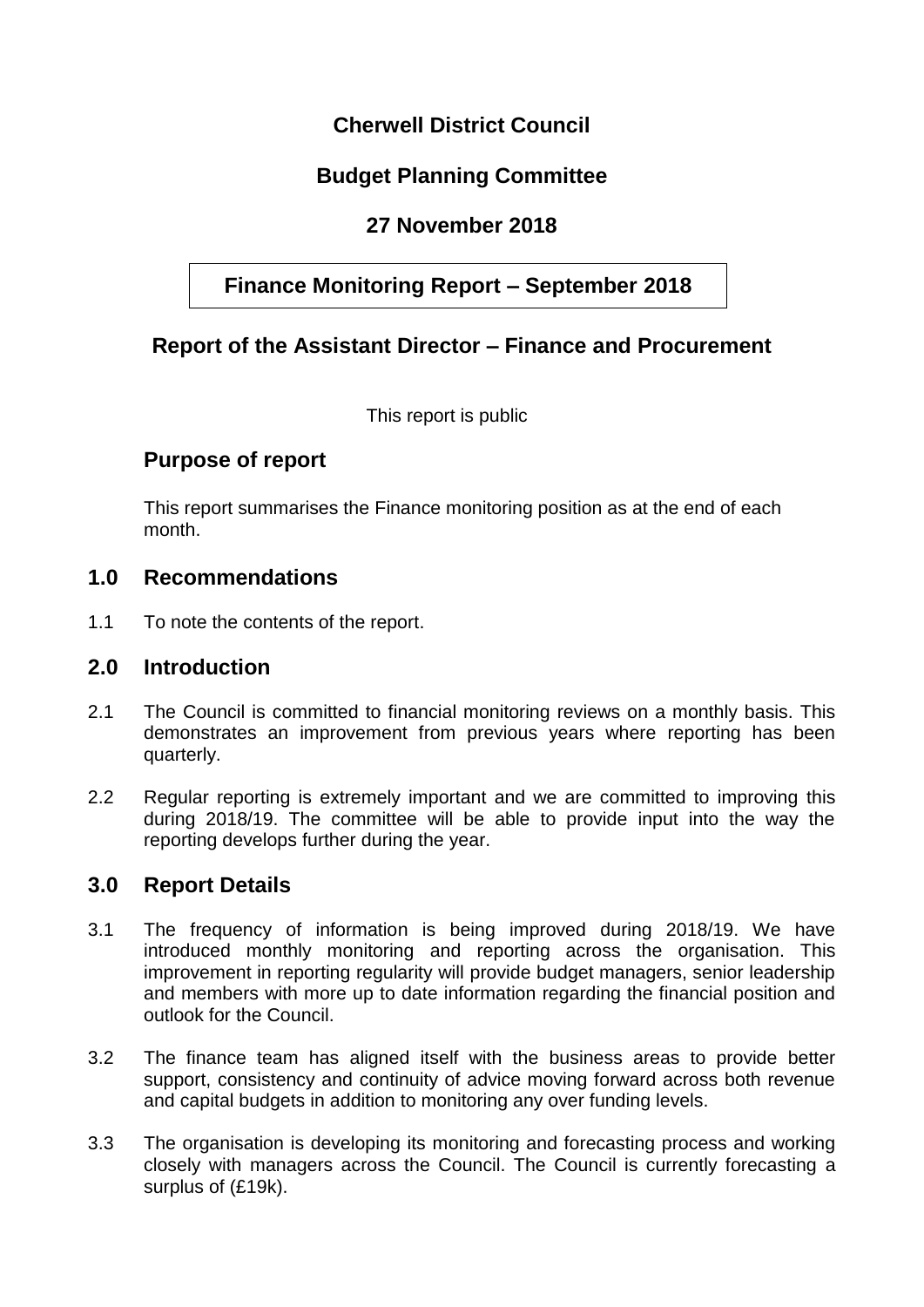This relates to: -

- Environmental Services overspend of £101k comprises of £148k overspend due to the increase in price charge per tonne (Gate fees) for dry goods recycling and savings of (£87k) from vacant post savings part way through the year.
- Environmental Health & Licensing underspend of (£20k) relates to reactive maintenance and savings from a vacant post.
- Finance and Procurement overspend of £120k relates to additional interim staff and resource required to support the production of the Statement of Accounts and support financial management improvements within Finance and Procurement.
- Property Investment and Contract Management overspend of £303k £289k relates to the income due for Crown House that will not be realised in 2018/19 due to the delay in the project completion date and the remaining £14k NDR Budget realignment cost.
- Law and Governance overspend of £46k, £25k relates to a decrease in land charge income due to the current economic climate and the use of temporary resources to cover a statutory role and £21k for the outsourcing of the Corporate Fraud Team to OCC.
- Planning Policy and Development overspend of £279k comprises of the under recovery of planning income of £170k, due to the volatility of the expected number of planning applications, there is an earmarked reserve to assist with managing this risk, additionally the cost of the Interim Executive Director of Place and Growth costs overspend of £34k, Building Control overspend of £75k due to continuous reliance on agency staff.
- The housing underspend of (£50k) relates to additional income (£32k), due to a change in legislation for this area and (£18k) relating to further vacant posts.
- The Communities underspend of (£17k) consists of (£25k) savings on Management Fees payable, (£25k) reduction in grant payable and an additional £33k budget realignment cost.
- Strategic Marketing & Communications Overspend of £36k due to interim resources costs.
- HR, OD & Payroll overspend £20k relating to additional legal costs.
- Performance & Transformation (£67K) underspend due to staff budget realignment.
- The Executive Matter Underspend of (£17k) relates to a reduction in pension costs.
- Funding and reserve management (£670k).
- 3.4 The Council Capital Programme is currently forecasting an underspend of (£187k), this reduction is due to the Wellbeing budget (52k) and Environment budget (£90k) are no longer required, Finance and Governance underspend of (£75k) comprising of (£104k) savings for work completed on Community Buildings, due to the cost being less than the original bid and additional cost of £29k for a second fire exit route at Antelope Garage.
- 3.5 The Council will continue to challenge its forecasts and highlight risk areas as soon as possible. We will monitor and review existing costs and income to identify any further savings and efficiencies which would support the Council in managing its current position.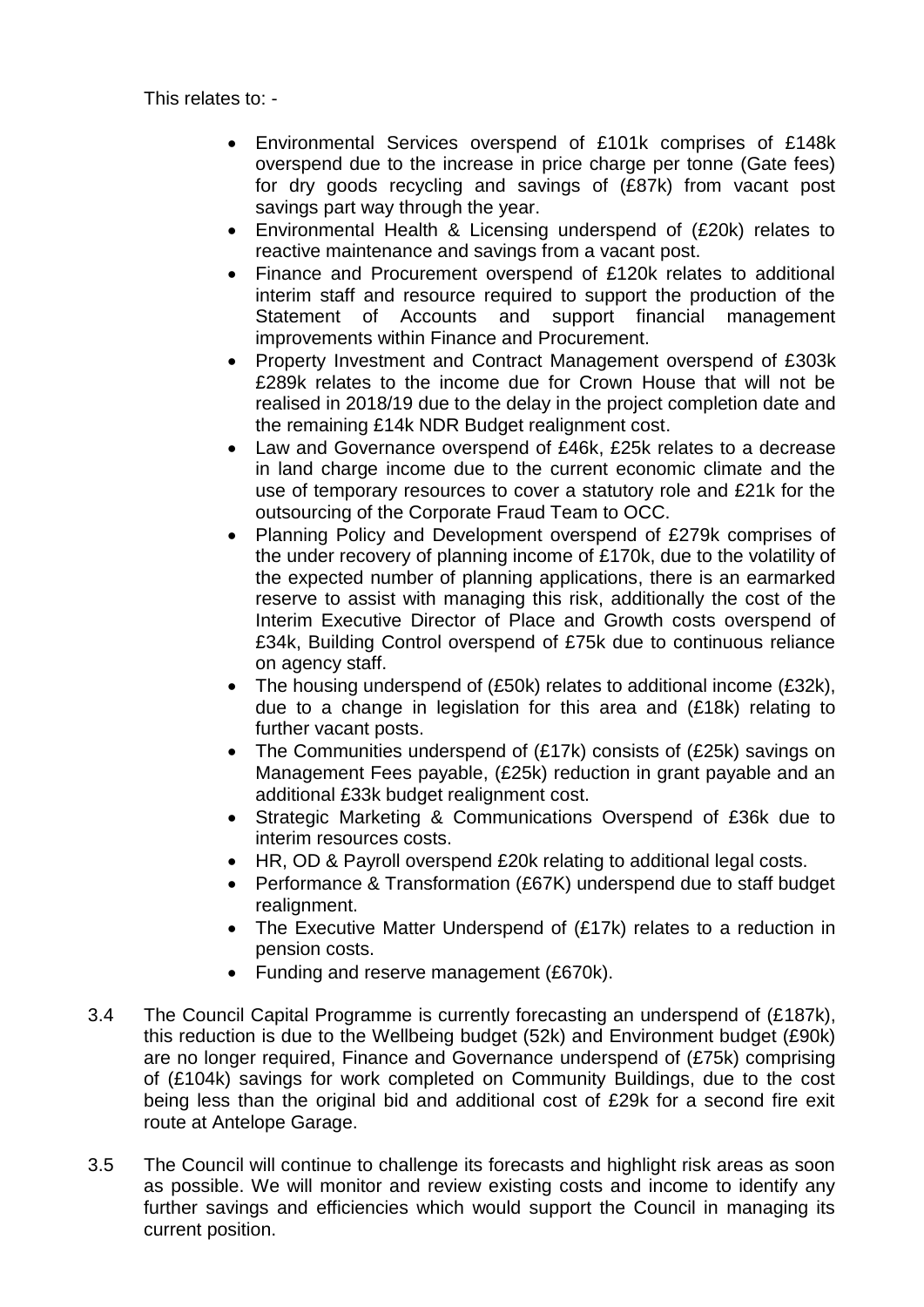# **4.0 Conclusions and Reasons for Recommendations**

4.1 It is recommended that the contents of the report are noted.

# **5.0 Consultation**

5.1 The report sets out performance, risk and financial information from the previous month and as such no formal consultation on the content or recommendation is required.

# **6.0 Alternative Options and Reasons for Rejection**

6.1 This report sets out the performance against the 2018/19 plan. As this is a monitoring report, no further options have been considered. However, members may wish to request that officers provide additional information.

# **7.0 Implications**

### **Financial and Resource Implications**

7.1 There are no direct financial implications arising directly from the production of this report.

Comments checked by: Kelly Watson, Assistant Director – Finance and Procurement 01295 221638 [kelly.watson@cherwellandsouthnorthants.gov.uk](mailto:kelly.watson@cherwellandsouthnorthants.gov.uk)

### **Legal Implications**

7.2 There are no legal implications arising directly from this report.

Comments checked by: James Doble, Assistant Director – Law and Governance 01295 221587 [james.doble@cherwellsouthnorthants.gov.uk](mailto:james.doble@cherwellsouthnorthants.gov.uk)

#### **Risk Management**

7.3 There are no risk management implications directly arising from this report.

Comments checked by: Hedd VaughanEvans Hedd Vaughan-Evans, Assistant Director, Performance and Transformation 01295 227978 [hedd.vaughanevans@Cherwellandsouthnorthants.gov.uk](mailto:hedd.vaughanevans@Cherwellandsouthnorthants.gov.uk)

# **8.0 Decision Information**

### **Wards Affected**